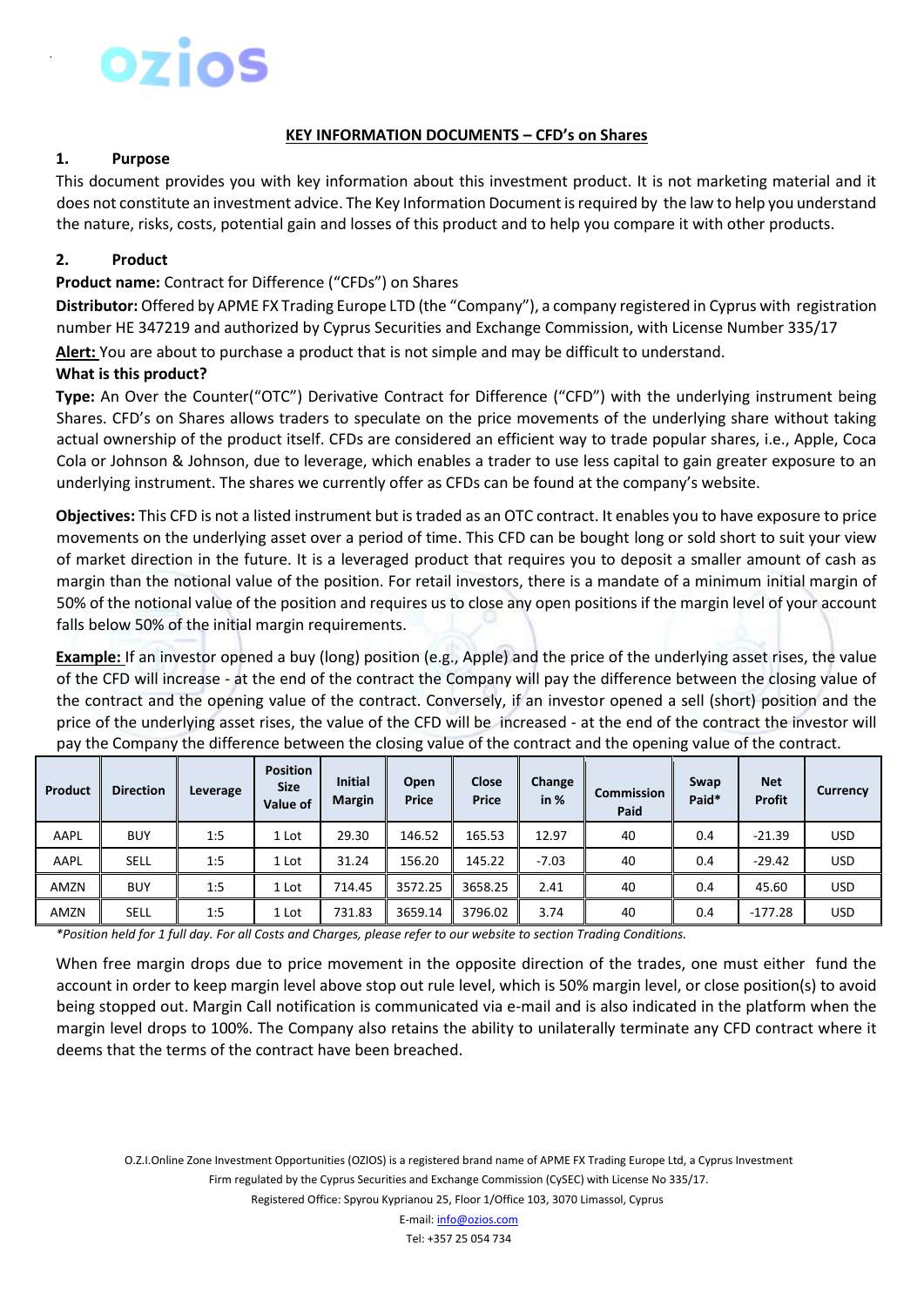### **3. Intended Retail Investor**

This product is for clients that have a medium to high risk tolerance and ability to lose the invested capital. It is available for clients with a relatively short-term investment horizon, and is not suitable for all investors but only for those who i) understand and are willing to bear the risks involved, including the risks associated with margin trading; ii) possess the necessary experience and knowledge about trading in derivatives and the underlying instruments; and iii) are financially able to bear the risk of a total loss of their invested amounts, subject to the negative balance protection mechanism offered by the Company.

#### **Risk Indicator** 4.



The Risk indicator can show you the risk involved in these products compared to other products. It shows how possible it is that the product movement can lead to financial loss for the investor. The Risk indicator has been set to the Highest level. The rate indicates the potential losses from the product future performance. CFDs are leveraged and risky products that can cause losses. Losses cannot exceed the amount invested (negative balance), however you may lose your entire invested capital. There is no capital protection against market risk, credit risk and/or liquidity risk.

#### **5. Currency Risk**

It is possible to buy or sell CFDs in a different currency from the currency of your account. The final pay- out that you might receive depends on the exchange rate between the two currencies.

#### **6. Performance Scenarios**

The below scenarios were demonstrated to provide you how an investment can perform. You can compare them with other products scenarios in order to identify which product is more suitable for you. The scenarios presented are an approximation of future performance based on evidence from the past performance on how the value of this investment differs and are not an exact indicator. The outcome will be based on the market performance and how long you hold the CFD. The stress scenario indicates the possible outcome in extreme market circumstances.

#### **Scenario**

| <b>Share CFD: Apple</b>                              |        |  |  |  |  |  |
|------------------------------------------------------|--------|--|--|--|--|--|
| <b>Opening price</b>                                 | 145.25 |  |  |  |  |  |
| Trade Size (per CFD): TS                             | 80     |  |  |  |  |  |
| Margin %: M                                          | 20%    |  |  |  |  |  |
| <b>Contract Size K</b>                               |        |  |  |  |  |  |
| Margin Requirement ( $\epsilon$ ): MR=P x TS x M x K | 2.324  |  |  |  |  |  |
| Notional Value of the trade (€): TN=MR/M             | 11620  |  |  |  |  |  |

O.Z.I.Online Zone Investment Opportunities (OZIOS) is a registered brand name of APME FX Trading Europe Ltd, a Cyprus Investment

Firm regulated by the Cyprus Securities and Exchange Commission (CySEC) with License No 335/17.

Registered Office: Spyrou Kyprianou 25, Floor 1/Office 103, 3070 Limassol, Cyprus